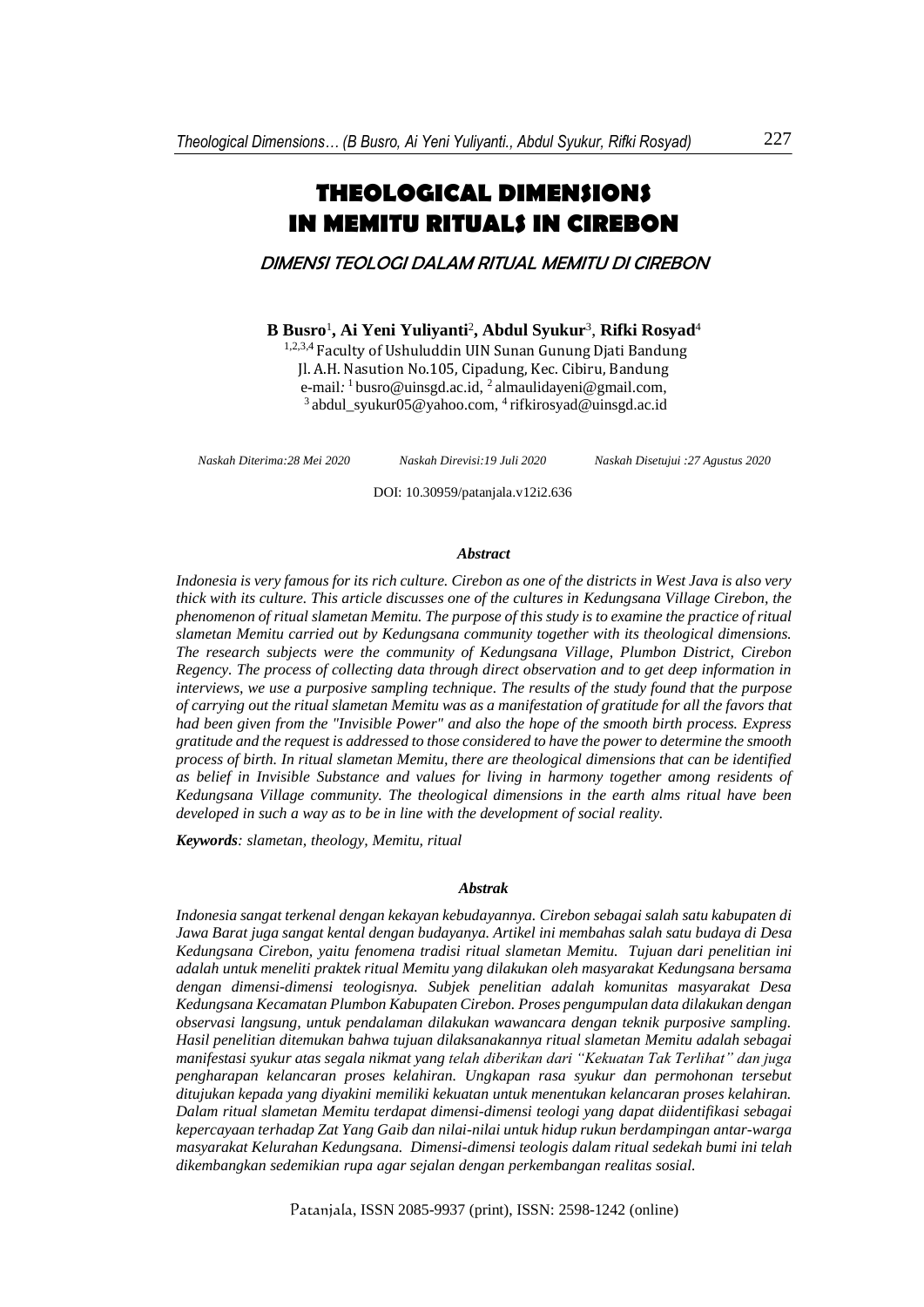*Kata kunci: slametan, teologi, Memitu, ritual.*

#### **A. INTRODUCTION**

Cirebonese, as a part of Javanese sociocultural milieu and history, also develops various *slametan* rituals. According to Clifford Geertz, *slametan* is the Javanese version of the most common religious ceremony in the world. It symbolizes the mystical and social unity of those who participate in it. Families, neighbors, coworkers, relatives, local spirits, dead ancestors, and gods that were almost forgotten, all sat together around one table and therefore bound to a certain social group that was obliged to help each other and work together (Geertz, 1981: 13).

Quotation above reveals that *slametan* not only involves alive people but also dead ancestors. Slametan is a ceremony that exists in various religious ceremonies in Java and has various meanings. It becomes a medium to express meaningful meaning in social life. This *slametan* ritual is related and presents in all life aspects, from birth to human death (Afif, 2009: 3). One of it is Memitu ritual.

*Memitu* ritual is a ritual that is carried out when the gestational ages seven months. It is one part of the life cycle tradition or what Geertz calls rites of passage, which are described as arrows, ranging from simple daily events, from births to large events that arranged more complicated, such as circumcision, marriage, and then ending in a silent death ceremony (Geertz, 1981: 13). In addition, Van Gennep states that the growth stages as an individual, -since their birth, then being children and teenagers, becoming adult, married and parent, until the time they die, - humans experience biological changes and social culture changes that can affect their soul and cause mental crisis. To face the new stage of growth, humans need the regeneration of the spirit of social life earlier. Moreover, Van Gennep considers the series of rites and ceremonies throughout the growth stages or the cycle life as individual is the most important. Those are perhaps the oldest series of rites and ceremonies in human society and culture in many transitional rite cultures. For example, many ceremonies during pregnancy, many ceremonies during childhood, first hair-cutting ceremony, first tooth-out ceremony, baby's first delivering ceremony and so on (van Gennep, 2004: 41).

There are similar ceremonies in other areas, but different names. Those are *tingkeban* in east Java (Newland, 2001; Rifa'i, 2017), *mitoni* in several regions of central Java (Baihaqi, 2017; Boanergis et al., 2019), *nujuhbulanan* in West Java (Juwintan, 2017; Nugraha, 2015). *Memitu, Tingkeban, Mitoni,* and *nujuhbulanan* are the same ritual. *Tingkeban* is derived from the word *tingkeb* means closed. This term is also called *mitoni* or *memitu* that derived from the word *pitu. Pitu* is Javanese language of the word "seven". It is a traditional ritual of salvation for infants age seven months who are still in the womb. The community belive that those rituals have two meanings: the birth will be smooth, and the baby will become a pious child with good character. Those rituals have a variety of processions, ranging from reading the Koran, bathing with flowers, and the other series.

Many research on *Memitu* ritual have been widely carried out by previous researchers including researching *Memitu* from a cultural perspective as local wisdom, has the values of religious awareness, psychological health of pregnant women, and can maintain social integrity as a manifestation of the social and cultural identity of the community (Abdullah, 2018; Adriana, 2012; Boanergis et al., 2019; Wariin, 2014). Other studies examine *Memitu* in the perspective of Islamic law. *Memitu* rituals when viewed in Islamic law are permissible as long as they do not conflict with Islamic legal norms. *Memitu* rituals are included in the category of tradition or *Urf*, which is a law based on customs that develops in a society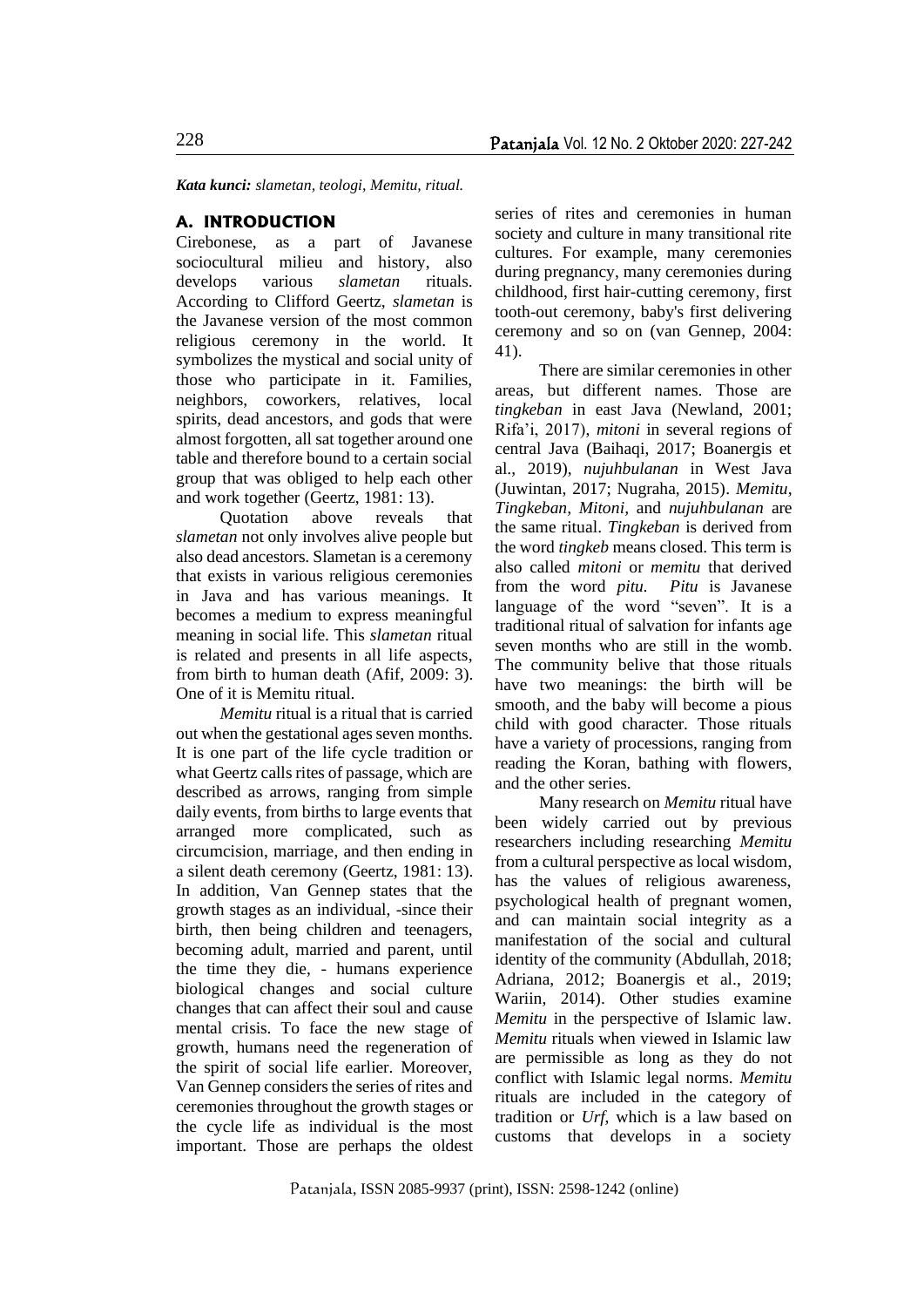(Ernawati, 2017; Isa et al., 2019; M Ikhfan, 2019). In addition to these perceptions, several studies reveal that *Memitu* rituals are related to education. There are educational values of children in the womb in the Memitu ritual, namely the introduction of monotheism (oneness of God) to the child in the womb. In addition, the *mitoni* tradition also provides spirit to maintain the behavior of expectant mothers and prospective fathers since the child is in the womb (Amirudin, 2019; Rois, 2015; Ulya, 2018). Some studies examine *Memitu* in relation to social change. *Memitu* rituals are still carried out because they are adapted to the development of culture. *Memitu*  rituals undergo many changes according to community mining (Busro & Qodim, 2018; Kumalasari, 2017; Suhartiningsih, 2014). From several studies that have been mentioned, no one has explored *Memitu* rituals from a theological perspective. This research will try to elaborate on the practice of the ritual tradition of birth slametan conducted by Kedungsana community, especially *Memitu* Ritual together with its theological dimensions.

#### **B. METHOD**

The subject of the research was the community of Kedungsana Village, Plumbon District, Cirebon Regency. The location was chosen because all citizens embraced Islam but *Memitu* ritual ceremony was still held and it is an old tradition. Besides, people in Kedungsana Village began to change into modern society. The process of collecting data through direct observation and to get deep information in interviews, we use a purposive sampling technique. Purposive sampling is the choice of who is in the best position to provide needed information. They were chosen because the researchers believe that they represent a certain population (Silalahi, 2010). The existence of the subject of this research is to obtain data that was really needed and very important for this research, namely on how the ritual way and its dynamics from the

past until now. The informants are the perpetrators of *Memitu* rituals, village elders, and religious leaders.

#### **C. FINDINGS AND DISCUSSION**

# **1. Demographic Conditions of Research Locations**

This section explains the location of *Memitu* ritual. It is important to get the whole description about the place it's ritual. The location of this study is Kedungsana Village which is included in Plumbon District Cirebon Regency. The area consists of rice fields, settlements, industry and others shown in table 1.

Table 1 Land Use in Kedungsana Village

| N <sub>o</sub> | Area         | Large      |
|----------------|--------------|------------|
| 1.             | Settlement   | 16,1055 ha |
| 2.             | Rice fields  | 98, 245 ha |
| 3.             | Garden       | 1 ha       |
| 4.             | Industry     | 9,3000     |
| 5.             | Grave        | 1,7500 ha  |
| 6.             | Office space | 0,0400 ha  |
| <b>TOTAL</b>   |              | 126, 4400  |

Source: Profile Data of Kedungsana Village.

The area of Kedungsana Village is flowing along *Kali Soka* or Soka river which divides this area into two regions, *Sabrang Wetan* (east) and *Sabrang Kulon* (west). Both are connected by a small bridge so the car cannot pass as shown in figure 1. In the east, it consists of one block, *Jamar Jati* block. Meanwhile, in the west are *Nyimas, Sampurna,* and *desa* blocks.



Figure 1 The bridge connecting Sabrang Kulon and Sabrang Wetan Source: Privat Documentation, 2018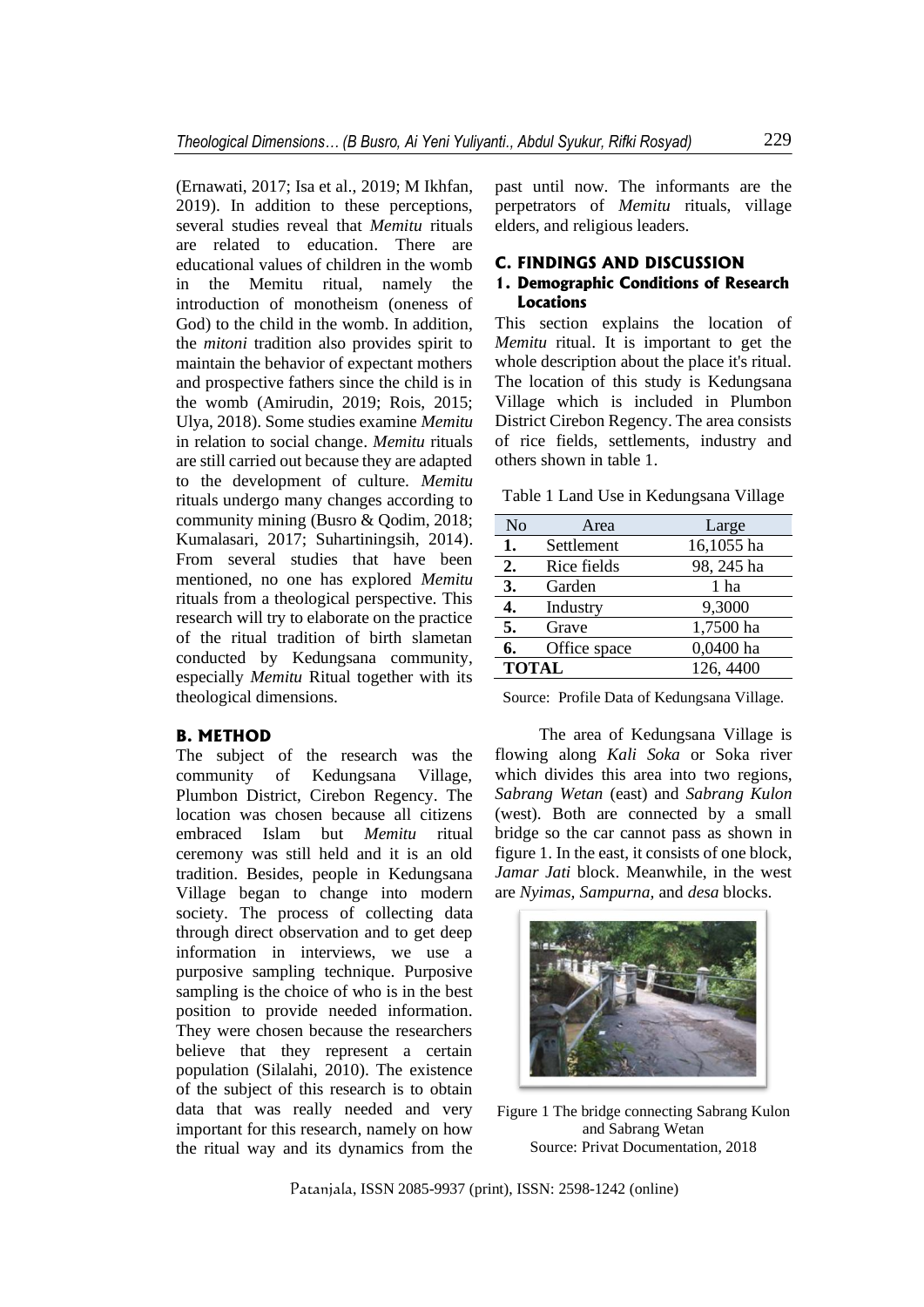All populations of Kedungsana Village are Indonesian and Muslim. The population data is shown in table 2.

#### Table 2 Population Number of Kedungsana Village

| Details    | Gender |        |        |
|------------|--------|--------|--------|
|            | Male   | Female | Number |
| Population | 1997   | 2050   | 4047   |
| Number     |        |        |        |
| Number of  | 992    | 140    | 1132   |
| family     |        |        |        |
| heads      |        |        |        |

Source: Population Registration Report of Kedungsana Village in December.



Figure 2 Kedungsana Village Hall Source: Privat Documentation, 2018.

The development of education in Kedungsana Village is proved by the existence of many schools there, either formal or informal schools. There are two state elementary schools, SDN 1 Kedungsana that located in the western region, and SDN 2 Kedungsana that located in the east. In addition, there are also two formal religious schools or Madrasas Diniyah, in the west is Madrasa Riyadul Mubtadi'in and in the east is Madrasa Miftahul Muta'alimin (table 3).

Meanwhile, the high school level is located outside Kedungsana Village. Those schools are in Plumbon District. Those are SMP Negeri 1 Plumbon, SMP Negeri 2 Plumbon, MTs Pembangunan dan SMA Negeri 1 Plumbon, and several schools in Cirebon Regency and City.

#### Table 3 Educational Facilities in Kedungsana Village

| Educational      | Numbe          | Descriptio |
|------------------|----------------|------------|
| Facilities       | r              | n          |
| Madrasah         | 2              |            |
| Diniyah/religiou |                |            |
| s school         |                |            |
| Elementary       | $\overline{2}$ | State      |
| School           |                | status     |
| Junior High      | None           |            |
| School           |                |            |
| Senior High      | None           |            |
| School           |                |            |

Source: Profile Data of Kedungsana Village.

Another education received children in Kedungsana Village was informal religious education conducted at Tajug, 1 which numbered 10 in various parts of Kedungsana village. Recitation in this tajug is usually done after ashar and maghrib. The study is almost the same as in madrasah, but different curriculum.

Among families of small farmers or farm workers who do not have land, they often neglect formal school education because of lack of income. They prioritize economic needs. Generally, the community of Kedungsana Village still considers that children are a source of energy for the family. It is shown by the number of elementary school students dominates from other school levels. For more details, shown in the following table 4:

### Table 4 Education Level of Kedungsana Villagers

| <b>Education Level</b>   | Number |
|--------------------------|--------|
| <b>Elementary School</b> | 562    |
| Junior High School       | 185    |
| Senior High School       | 282    |

*tajug lan fakir miskin"*. It means I entrust the mandate to revive the mosque and help the poor.

<sup>1</sup> *Tajug* is a mosque in the local language, as stated by Sunan Gunung Djati "*Ingsun titip*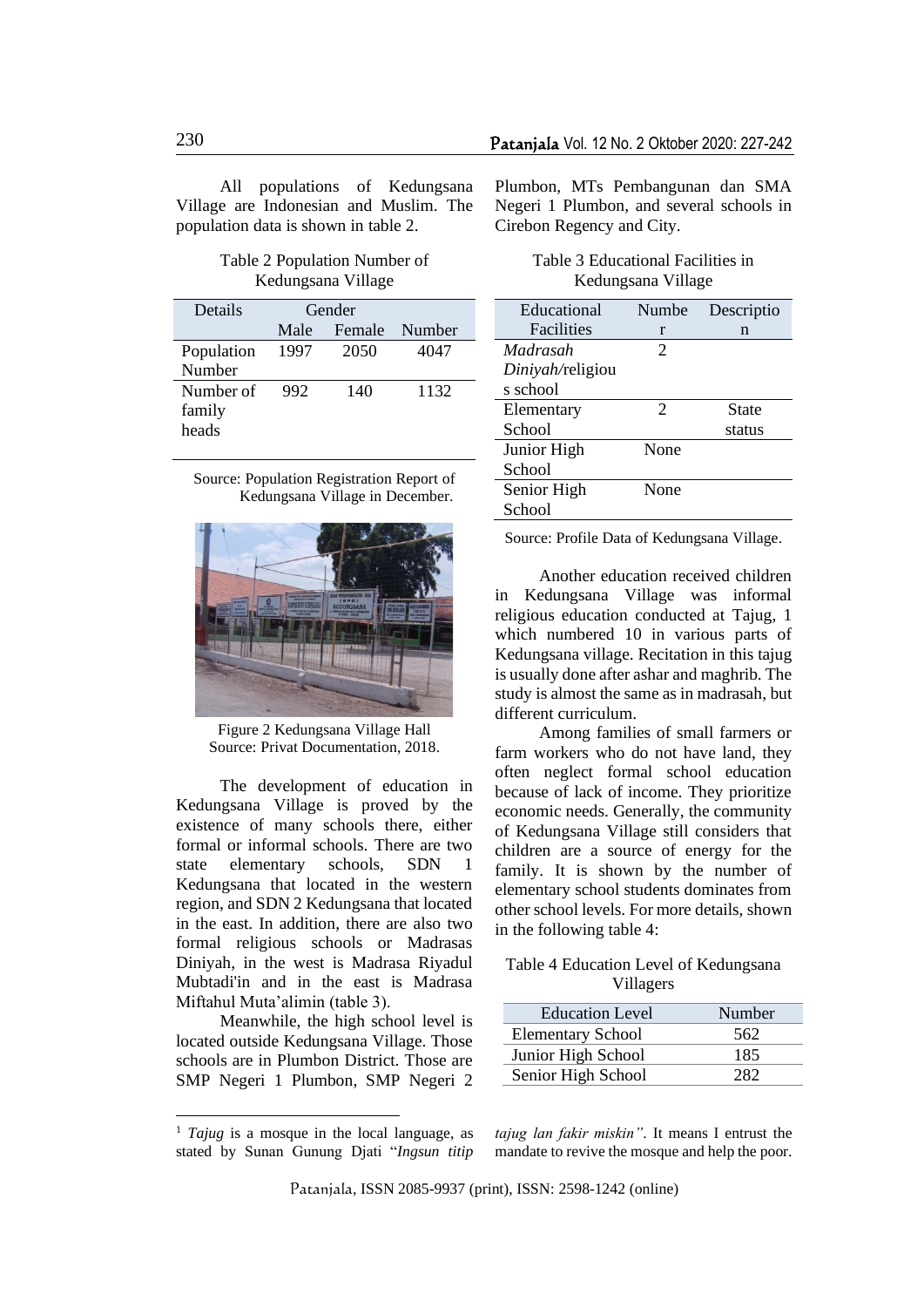| Diploma one to three   |    |
|------------------------|----|
| <b>Bachelor</b>        | 14 |
| <b>Boarding School</b> |    |

Source: Profile Data of Kedungsana Village.

### **2. The Origin of Slametan in Kedungsana Village**

The background of various *slametan* including pregnancy *slametan* in Kedungsana Village is unclear how and when it started. According to the *Lebe* Syafi'i (40 years old):

> It is not known for certain when it started. Since the day I was born, *slametan* had been carried out by residents of Kedungsana Village. It has been carried down from generation to generation, it is also possible that before the entry of Islam, it had been carried out. Then it was added Islamic religious elements by the saints and retained (Syafii, 2019).

He also explained that *selametan* were included in alms that was useful in preventing unwanted everything, related to death, fortune, and others. However, as he explained, that everything must return to God, the important thing is we try in a way that we believe whether by alms or *slametan*.

There are many types of *slametan* in Kedungsana: *slametan* to open the land before building houses, *Slametan Munjuk Suwununan* when start to build a house, *slametan* before a house is inhabited. For annual rituals, in Kedungsana village are also *Slametan Hajat Bumi* or *Sedekah Bumi*. In addition, there are also Islamic *slametan* such as *Isra Mi'raj, Suroan, Muludan* and *Agustusan* is separated *slametan* (Syafi'i, 2019).

The birth *slametan* is one of *slametan* rituals that still being carried out by the residents of Kedungsana Village. The birth *slametan* is a long series of rituals. Starting from *Widungan Mapag Slametan* when the obstetrical ages two months, *Njaluk Ning Pengeran slametan* after 3 months, *Ngupati slametan* in 4 months old, *Memitu slametan* after 7 months, and after reaching 9 months there was *Nglolosi slametan ceremony*. Do not stop here, after birth until weaned there are still many different types of *slametan* which will be discussed one by one below.

# **3. Ritual Process of Slametan Memitu**

The *Memitu* tradition carried out by Kedungsana community is part of pregnancy *slametan* when the pregnancy reaches seven months. Another term commonly used is "*Tingkeban*" or "*Seven monthly*". It is called *Memitu* or seven months because the ritual is carried out when the gestational age reaches seven months. Seven is called *pitu* in Cirebon. While *Tingkeban* is derived from the word *tingkeb*, means has an even. When it reaches the age of seven months is considered to be even time, in which the baby is considered normal to be born.

This Memitu habit is as same as Javanese society's habit in general, namely to carry out customs or traditions that have been carried down by their ancestors. Shafi'i explained that the purpose of Memitu was to "dignify". So when the pregnancy ages seven months, the baby's limbs begin to be formed, such as ear, foot, hand and so on. It is also called *Slametan Ngrujaki* because the food of this ritual is fruit salad, as mentioned in *Kidung Murtasiyah* or the Song of Murtasiyah below:

#### *Kidung Murtasiyah<sup>2</sup>*

*Kekidungan cerita Dewi Murtasiyah Lelakonan kasmaran si dangdang gula Kinanti megatruh sinom parijaka Sesenggakan sendonan dalang memaca*

<sup>&</sup>lt;sup>2</sup> A song popularized by H. Abdul Ajib. Kidung Murtasiyah is one of the songs sing in *Memitu* ritual*.*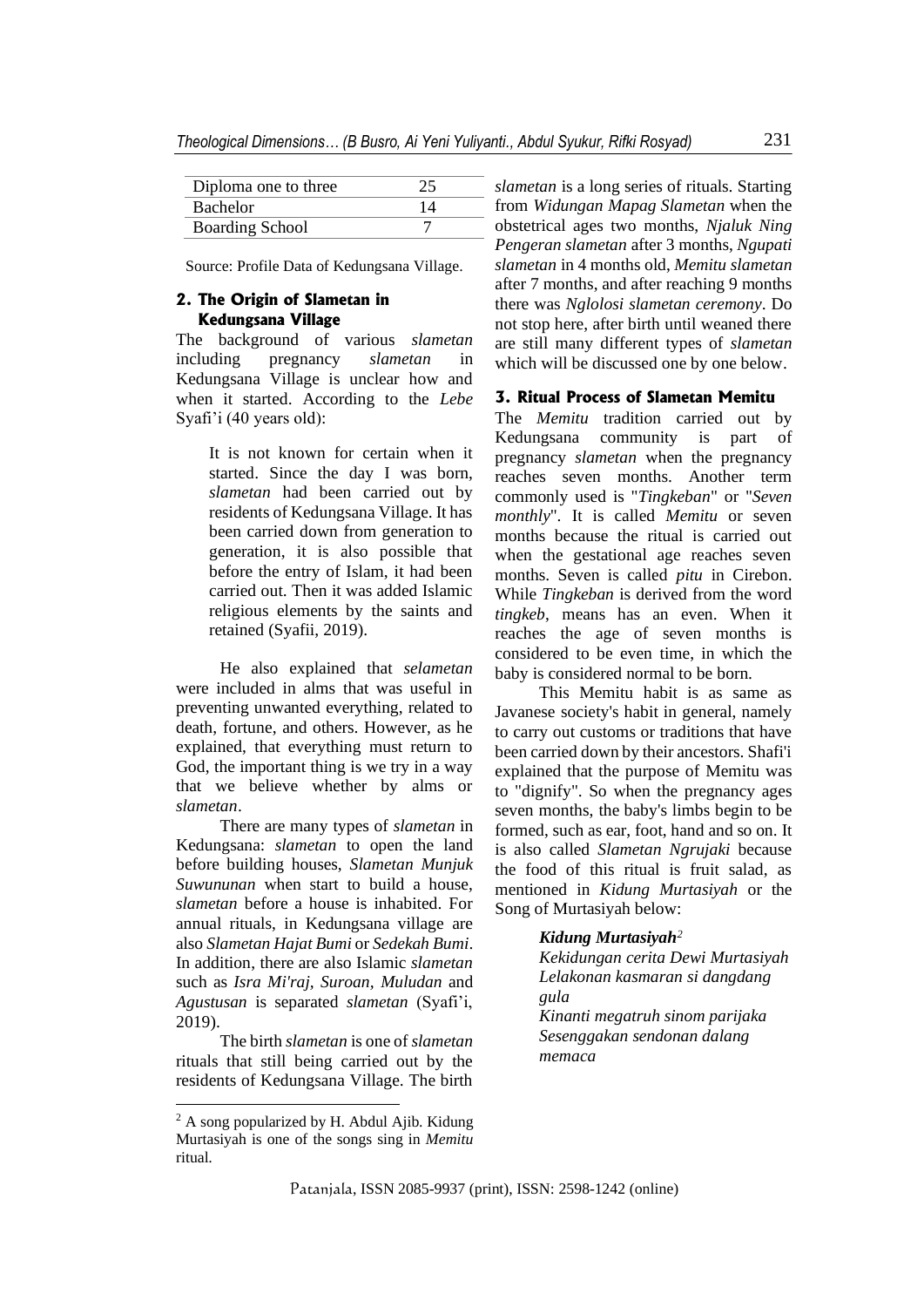*Waktu bobot kebisan pitung wulanan Siram kembang campur kidung rerujakan Jambe riwe mecah blotong ning prapatan Nandakaken si dadap lagi slametan*

#### *Reff:*

*Bluluk gading nggo anak-anakan Ping pitu dangdan adus-adusan Sampe nderegdeg digrujug esukesukan Rena bunga kluarga pada curakan*

*Biasane tanggale pitu-pituan Guyub rukun sawengi pada melekan Ngalap berkah sawise amin-aminan Sesajian binagi pada bubaran*

In English: The absence of Dewi Murtasiyah's story The story is about love and sugar *Kinanti megatruh parijaka* The puppeteer's voice chanted

When you are seven months pregnant Flower bath mix and singing Jambe riwe breaks the barrel at the intersection Indicates that there is a slametan

Ivory coconut for young children Seven times grooming when showering Until shivering washed early in the morning

The happy family atmosphere at curse

Usually, the dates are all seven Gathering without sleeping all night Looking for blessings after amen Distributed food when dispersed

This song tells the process of *Memitu*. In a *slametan* ritual, the song is developed by the puppeteer reading (the poet who

develops the ballad or who used to tell stories). This song activity is usually done in the evening while laying down to wait for the pot. It also tells about the process of spraying while changing cloth seven times. When bathed while carrying ivory coconut as a baby symbol (see figure 3), then the process of breaking *blotong* or barrel which is carried out in the intersection of the road. All preparation and implementation will be explained further below.



Figure 3 *Bluluk Gading* or young coconut that has been drawn by one of the puppet figures (usually Arjuna figure) Source: Privat Documentation, 2018.

### **a) Material for Slametan**

Although its implementation varies from one region to another in Cirebon, there are some similarities, including the materials for ceremonial purposes, namely:

- 1. Needles or but (7 pieces of cloth).
- 2. Decorated miniature house.
- 3. *Pendil* or pot (a kind of pottery used in the past to take water) containing water, various types of plants such as Banyan and sugar cane, as well as coins (Figure 4).
- 4. Seven types of flowers. Types of flowers can be anything, but generally in the form of Kingkong Flowers, Red Roses, White Roses, Cempaka Flowers, Kantil Flowers, Cananga Flowers, and Jasmine Flowers.
- 5. Offerings, which include: *uduk* rice, *juwadah* market, shredded salad, tamarind salad, banana salad, basil salad, various fruits and tubers, and cane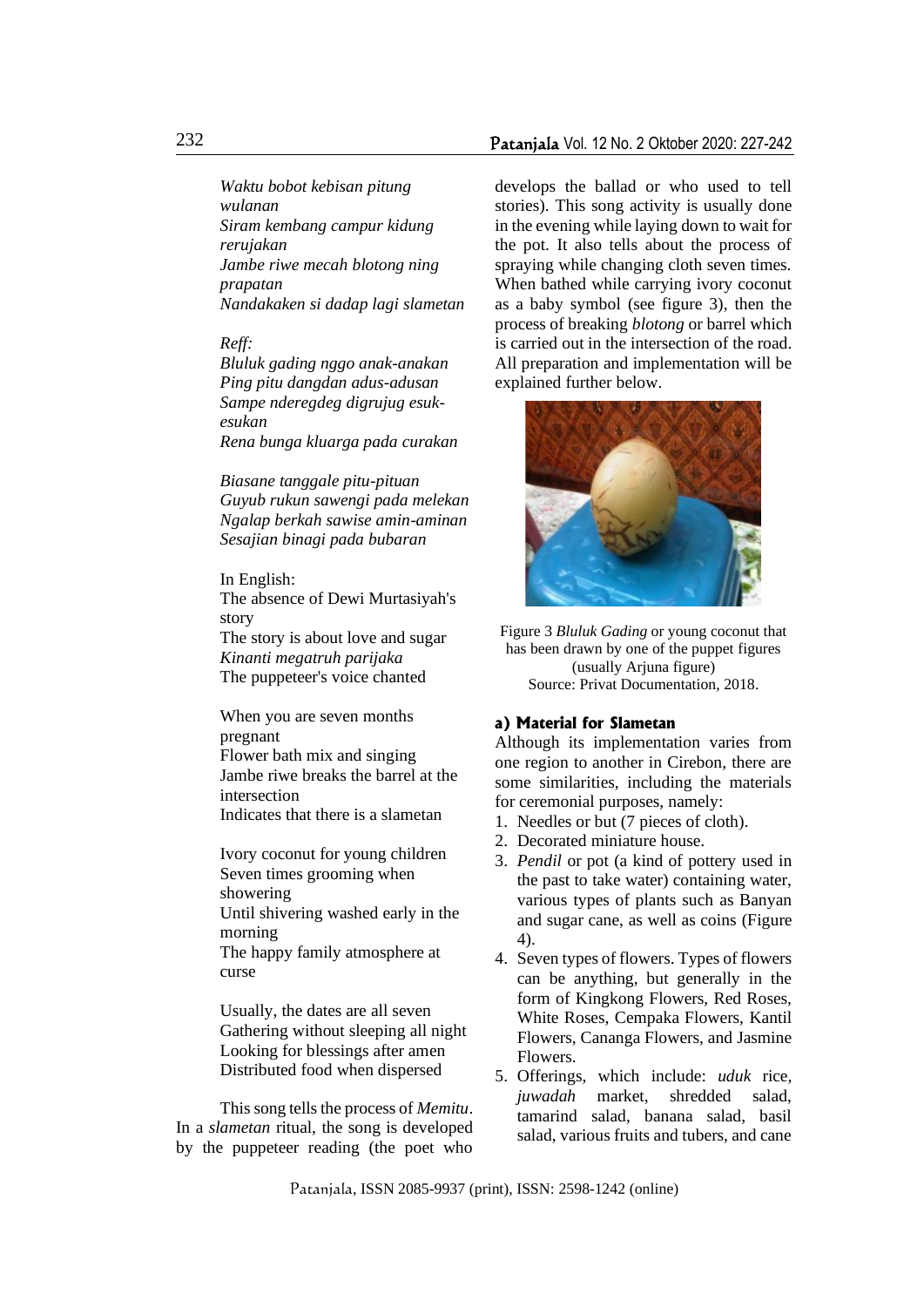*wulung* (black sugar cane). This salad consists of seven kinds of fruit. According to Syaiffuddin, food usually describes several parts of the body. For example, there are many cakes in form of ears, nose, hands and others made from flour.



#### Figure 4 Pendil/Pot and Young Coconut for Memitu Source: Privat Documentation, 2018

As Shafi'i explained, the water used for bathing comes from 7 different sources or 7 types of wells. Each block in Kedungsana Village still has a well whose water is usually taken to bathe in Memitu. Not only from well, but it also can be from *Banyu Meneng* (puddle) and *Banyu Mili* / Deres (flowing water). The well must be old and dug well. Among the wells are:

- 1. The well in Miftahul Muta'alimin Madrasah in Jamar Lor block.
- 2. The well in Tajwid's house in Sampurna block.
- 3. The wells in Mang Tori's house and Rosyid's house in Nyimas block.
- 4. The well in Kadmila's house in Jamar block.
- 5. The well in Sutini's house in the village block.
- 6. Puddle is taken from Soka River which is located in Karangtingtang block, Soka block in Danamulya village.
- 7. Banyu mili (flowing water) can be taken from water along Soka River.

The water is then mixed in a big container (large jug), nowadays it usually uses a barrel or *paso*. Then mixed with seven types of flowers, coins, and gold

jewelry. The activity is repeated but in a different way. It uses pendil and gold jewelry is removed. Then, pendil is added by mixing *manggar* (coconut tree flowers) and banyan leaves. The next step, they made housings from bamboo decorated with oil paper flags, money flags, *weringin* leaves and *wulung* cane. In the house lay a cone with chicken roast. The equipment is better-taken care of by old people in order that no one steals money or jewelry in its housing and no animals enter the water.

Practically, the processions may not be carried out completely, it depends on the customs and regulations. For instance, when the slametan took place, Endang (32 years) just listened while sleeping. Mixed water was derived from the recitation, then used to take a shower shortly after the recitation was complete. He carried out a simple slametan, just inviting close neighbors, without a splash of rituals performed at home. It is caused by the lack of funds (Endang, Personal Communication, November 12, 2019).

#### **b) Timing and Procedure**

The residents did *Memitu* tradition in the afternoon or evening on Wednesday or Saturday and on odd dates before the 15th. The event begins with Barzanji reading in a house of people who have intentions (see figure 5). Then, followed by reading Al-Qur'an especially Surah Yasin, Luqman, Maryam, Yusuf, An-Nur, and Muhammad.

There is the reason why the people choose those Surah. The reason is to be able to take lessons and blessings from the contents of those Surah in Al-Qur'an. Actually, all Surah in Al-Qur'an have benefits, but they believe that these letters have priority especially with regard to the baby to be born. For example, Surah Yusuf and Maryam contain stories about both of them. It means that they hope their child will imitate Maryam if the baby is girl and will imitate the prophet Yusuf if the baby is boy. They conceive that their child has a handsome face and noble characters like the prophet Yusuf or beautiful face and noble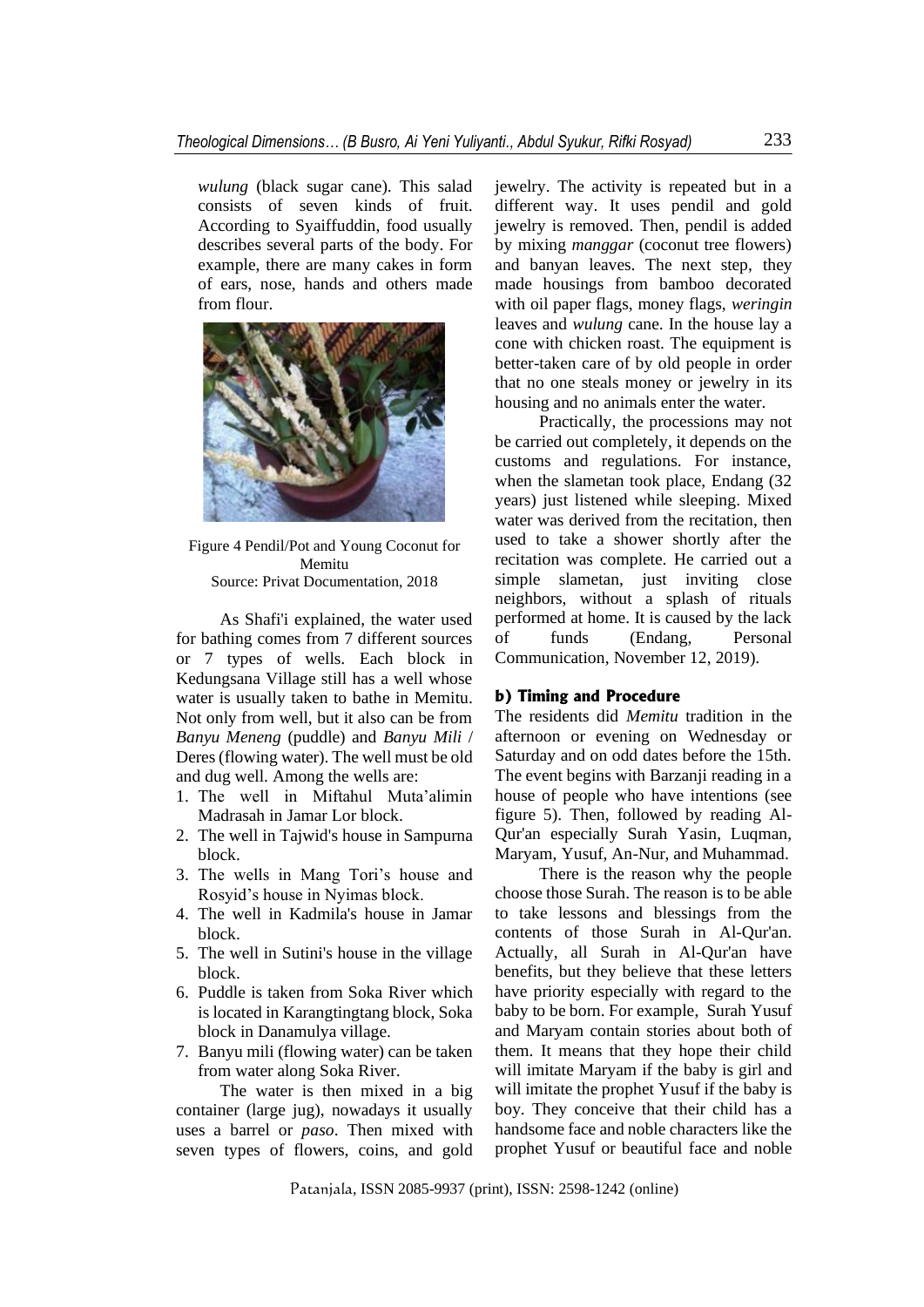characters like Maryam. Surah al-Waqiah means that they hope the baby's fortune is "overthrown" or easy to get off. Meanwhile, Surah Yasin means that they hope for the baby's salvation of the hereafter. The people of Kedungsana Village believe that these Surah affect the lives of their children.

There is placed a container filled with water among the people who are reciting Koran and Barzanji. After its reciting finish, this water will be mixed into a water container provided for bathing for both husband and wife in housing that has been provided outside the house, and the food is distributed. The husband and wife began to be bathed while reading prayer 3 times. People who bathe starting from parents, brothers and sisters, village elders, and followed by recitation worshipers.



Figure 5 The atmosphere of recitation Source: Privat Documentation, 2018

When bathing, the wife only wore cloth and the husband only wore short drawstring. Every time someone bathing her, she changed cloth seven times. And at the turn of the seventh cloth, then the young coconut with puppet character was dropped through inside of the cloth used by the pregnant woman. seven pieces of cloth means that they hope their child's clothing will be provided every day in a week. Seven is based on the number of days in a week. Implied meaning of the cloth is all the need of their child, not just only cloth as explicitely mentioned before.

The husband then should catch the young coconut before it fell to the ground. According to Ustadz Subana, in the past,

only wives were bathed, but in their development, the husband was also bathed. According to him, the most important is his brother. The only family is recommended. Because, It concerns genitalia (Subana, personal communication, November 14, 2019).

After bathing, the children around began to swarm the decorated housing. Without any instruction, they began to fight over housing decoration items such as balloons, flowers, paper decorations, and money. It is along with *curak* or *saweran* coins (figure 6). *Curak* or *saweran* is a procession of sprinkling coins toward a crowd people who are ready to catch it. Curak is a form of thanksgiving or in Islamic terms called Sadaqah. It means to excite joy and share with other communities.



Figure 6 *Curak* Source: Privat Documentation, 2018

The ceremony was closed by breaking *blotong* made by the husband. When it was broken in a crossroad, the children swarmed the sheared bank to find coins there. As stated by Shafi'I, the meaning jug rupture was the hope for an easy and smooth birth process like a jug rupture earlier. It is also a symbol for the community that there are pregnant women who have reached 7 months in order that they also prayed for them. The crossroad was chosen as a place to break the jugs because it is a place for passing and meeting people passing by.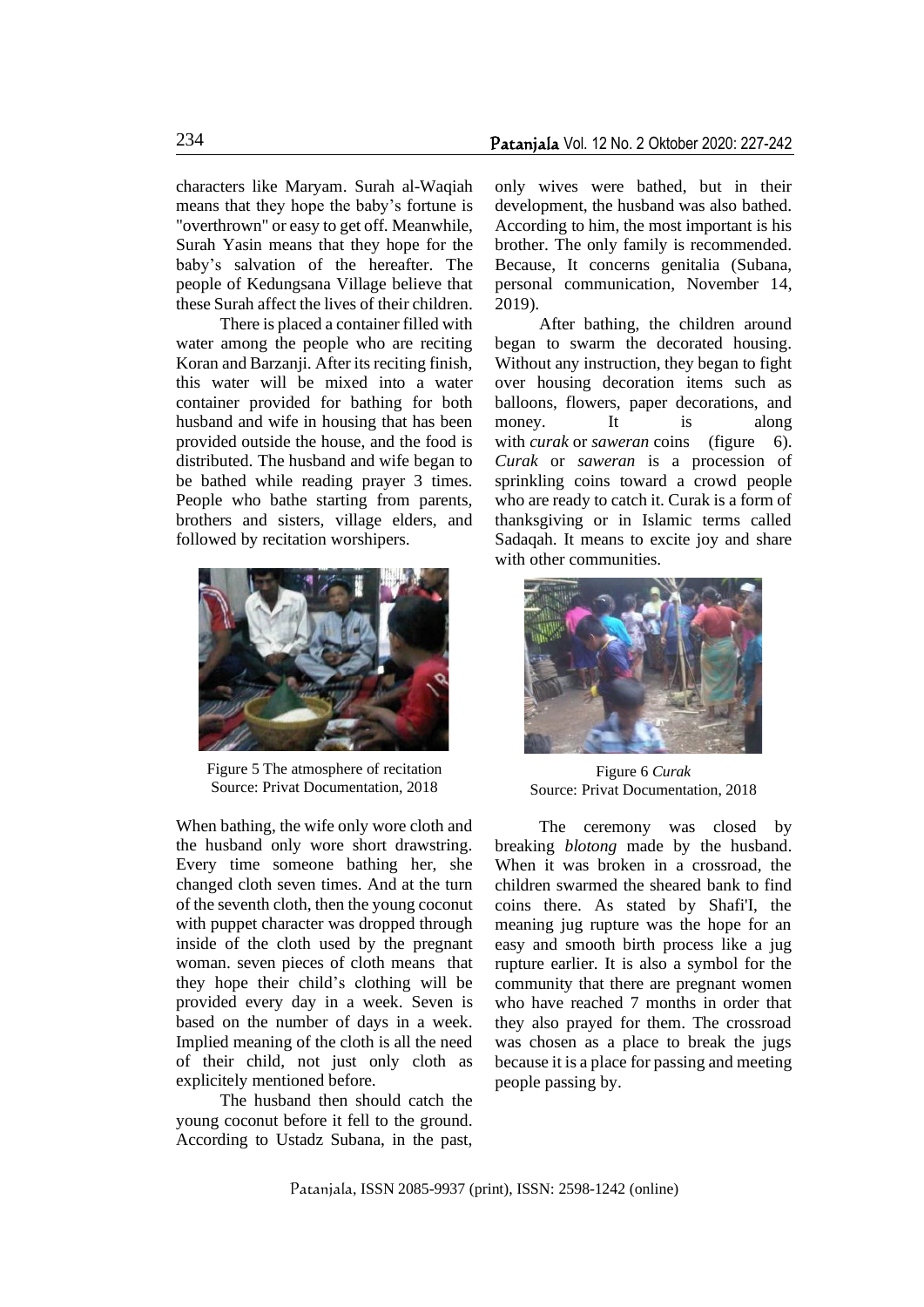#### **c) Preparing for Darsono and Susi Family's Memitu Slametan**

The preparation started a day before the ritual. The male family prepares the housing (figure 7). The next day, the whole family prepared food. After *dzuhur prayer*, some of Darsono's brothers made housing from bamboo decorated with red and white oil paper and surrounded by clothes but shaped like the roof of a mosque. Then, banyan leaves, balloons, and money flags were added which children would be fought.



Figure 7 Preparing to Make Housing Source: Privat Documentation, 2014.

In the replica of the houses, there are doors and windows. Various objects that will be used for Memitu rituals such as buckets containing flower water, pendil containing flower water, banyan leaves, coconut flowers, coins, and a yellow coconut are laid in.

# **d) Implementation of Memitu Slametan**

Early in the morning, Darsono invited close neighbors. The event then started at 7:30 by reading Maulid Barzanji. Then followed by *siraman* procession carried out by the family and then followed by recitation worshipers.





Figure 8 Family bathed Memitu Couple Source: Privat Documentation, 2014.

Every time someone splashed water, the yellow coconut must be dropped until the water run out (figure 8). Then, the husband took the pendil and runs to the crossroad or T-junction to break it (figure 9). The children and the surrounding community started to run and got ready at the location of breaking pendil to fight over the small change. The husband then took leftover items such as banyan leaves, coconut flowers and yellow coconuts to the river to be drained. When heading to the river, it is recommended to run and he was only allowed to bathe in the river.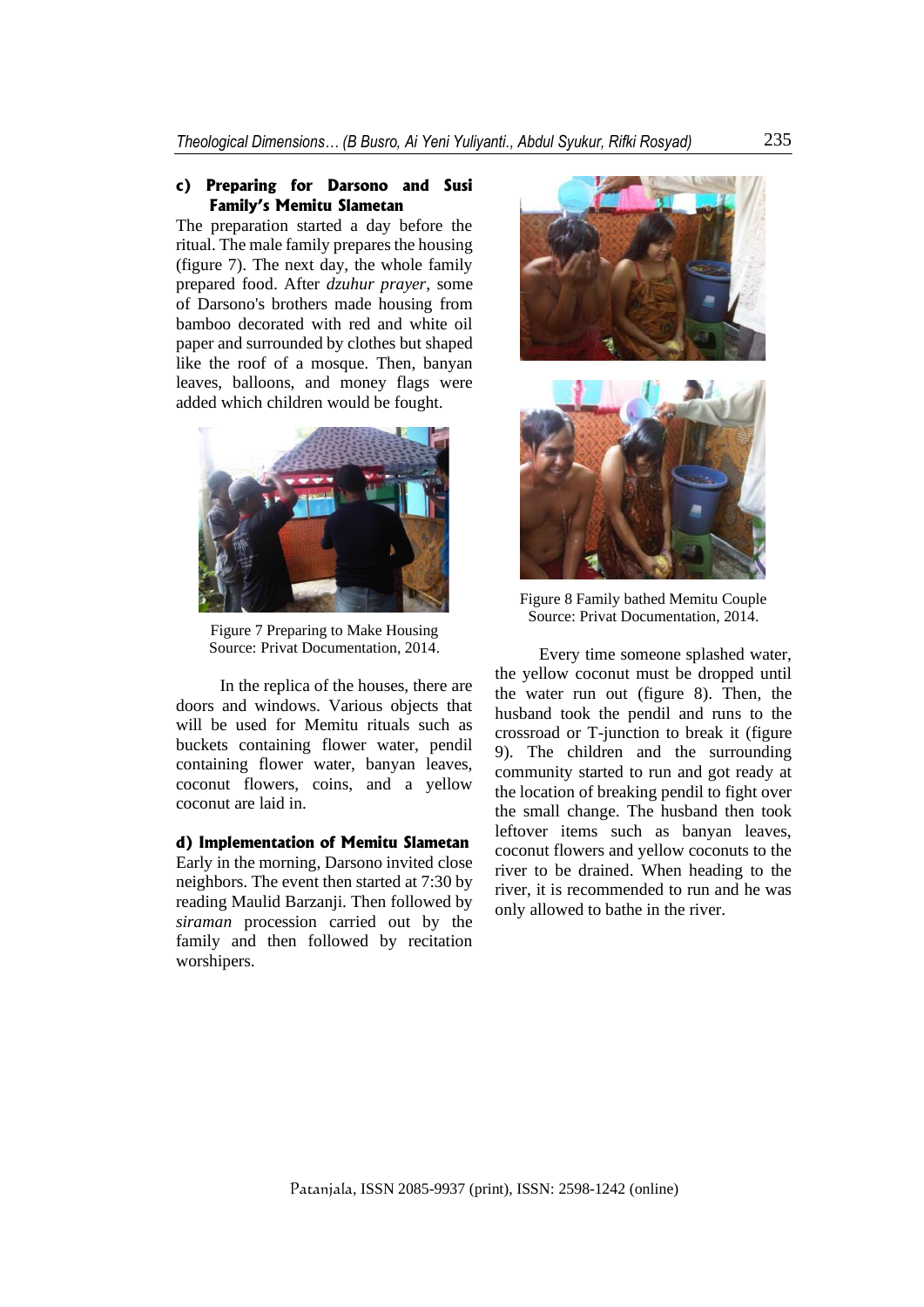

Figure 9 Children and community fight for pendil Source: Privat Documentation, 2014.

# **4. Changes in the Implementation of Ritual Memitu**

Nowadays, the community of Kedungsana Village has experienced modernization but the tradition of *Memitu* slametan is still carried out with various adjustments. Some of them still maintain their tradition, but not as perfect as before because of a lack of support either natural resources or human resources. It was stated by Muhyiddin (Personal Communication, November 14,  $2019$ 

> In various rituals, *slametan* births were always accompanied by singing. each singing needs various requirements. The requirement for *slametan* can be one pedicab. But since the arrival of Islamic boarding school students of Kedungsana Village, the residents begin to eliminate ritual activities because those are not part of Islam. But some residents still maintain the tradition, not erase all previous traditions. Even they get neighbors' ridiculous, such "actions that close the heaven gates", while imitating their statement.

Many community members do not carry out *Memitu* ritual because they realized that such behavior is almost unrelated to childbirth. Those are paganistic and one of the polytheistic activities. If there are sick children, they prefer to

consult doctors to get medicine based on medical science, no longer need to use sacred cloth used to give birth. They believe that the smooth delivery process will be maximally achieved with good handling, not solely because of the sacred *slametan* rituals.

Kedungsana community faces two demands: the culture and the progress rationality. Some people recognize their cultural heritage by simply praying without rituals at the time of gestational age which is usually commemorated. The rest still actually maintain the cultural tradition of *Memitu* rituals even imperfectly because of the lack of supporting facilities either natural resources or human resources.

The change and adjustment happened at least three matters: birthing process, offerings, and ritual devices.

### **a) Birthing process**

Childbirth in a traditional birth attendant through many processes was considered ineffective. It would be far more maximal through the right process such as routine checks on midwives. But it requires no small cost. Now, the government is participating through the Jampersal program to help pregnant women. The current role of the government through the Jampersal program is very helpful for the community. It was expressed by the village midwife, Siti Muharrum (Personal Communication, November 14, 2019)

Now pregnant do not need to worry about the cost of childbirth, the government has funded through the Jampersal program. Currently, delivery through birth shaman has been banned, but it does not mean they lose their jobs. They can still practice while accompanied by me. In addition to childbirth, they are still allowed to take care without being accompanied by me, such as sorting, bathing, and slametan ritual.

## **b) Offerings**

According to Pengku (Personal Communication, November 11, 2019), there are certain things unapplied in *Memitu*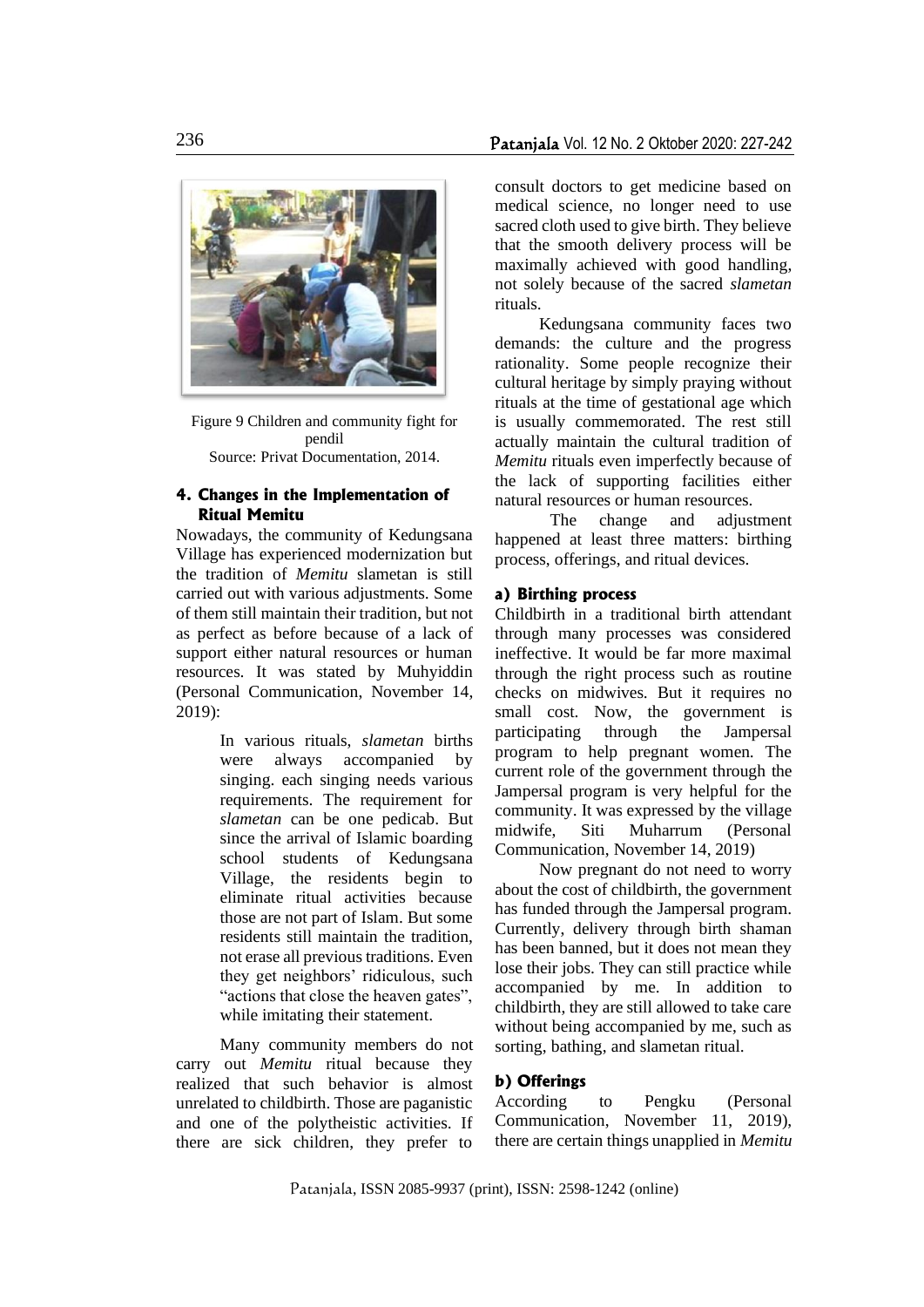in recent day. It was not because of mysticism or paganism but less efficient and effective. The problem of food or *juwadah*, for example, is almost certain that people today don't like its snacks. The taste buds of people changes. Thus, presenting this food in a ritual becomes a waste because there are just a few people eat it.

### **c) Ritual devices**

The implementation of *Memitu* ritual is now almost extinct. The extinction of these cultural elements such as ritual devices. It is the impact of Islam acceptance as a new identity for them. Nevertheless, there are still some people who perform the ritual though not as perfect as before. The ritual has been simplified and replaced by reading the Qur'an together. Kidungan is changed to Marhabanan, then the community accepts because basically in Marhabanan it also contains songs.

Another change also is shown in the case of *blarak*. To make a *blarak* takes a long time. Its usage is placed by baskets or food wrappers from plastic. It is more efficient. As stated by Muhyiddin:

> To carry out *Memitu* is difficult now. There is no one sing Kidungan in Kedungsana Village. It is also hard to find someone who can prepare *blarak,* coconut leaves which used to be a blessing container of distributed food to take home after *slametan*. Coconut trees are rare, even if it is available, who wants to make them. Whereas today, there is a container that is easier to get, namely plastic.

Those changes and adjustments occurred based on many factors: religion, thinking progress, advances in science, and technology, availability of natural resources and human resources, and economics.

As stated before that the most influential factor is religion. The community of Kedungsana Village realized that *Memitu Slametan* is not as Islamic teaching. Islamic boarding school students influenced them to change and adjust some rituals based on Islamic rules such as the reading of Marhabaan and declining offerings.

The second factor is the progress of thinking of members of the Kedungsana Village community. If religious factors change a lot in terms of birth slametan rituals, the progress of thinking greatly changes the essence and substance of culture. The point is through thinking progress, a critical assessment of culture has also begun to take shape, although it is still not evenly happened to all villagers.

Progress in community thinking is shown by the acceptance of a culture that is not part of their culture. In the *slametan*  process, there is no reason for them not to accept new elements outside of their culture. In line with their level of education, almost all residents have experienced as a student at school, although it is still relatively low. It influenced the opening of their civilization. In addition to education, the information and communication channels that they have freely got to influence them. Almost every house has a television and communication device in the form of a telephone or mobile phone. The internet has also been known even though by a small part of the community of Kedungsana Village. It is proved by the existence of internet cafes, and facebook groups from Kedungsana villagers for their social networks such as Kedungsana Youth Collection which has 159 members (Kumpulan Pemuda Kedungsana, 2020), and Kedungsana Pesbukers group has 449 members (Pesbuker Kedungsana, 2020). Those made Kedungsana village community move forward little by little.

Cultural changes due to thinking progress factor is generally found in relatively young people. Some informants under 30 years old said that they did not carry out some *slametan* because they felt there was no direct benefit. One of them is offerings. During the research, there is only one person who still applies offerings. It was the procession of Muhammad Sohib Alifi. He could not give a strong reason for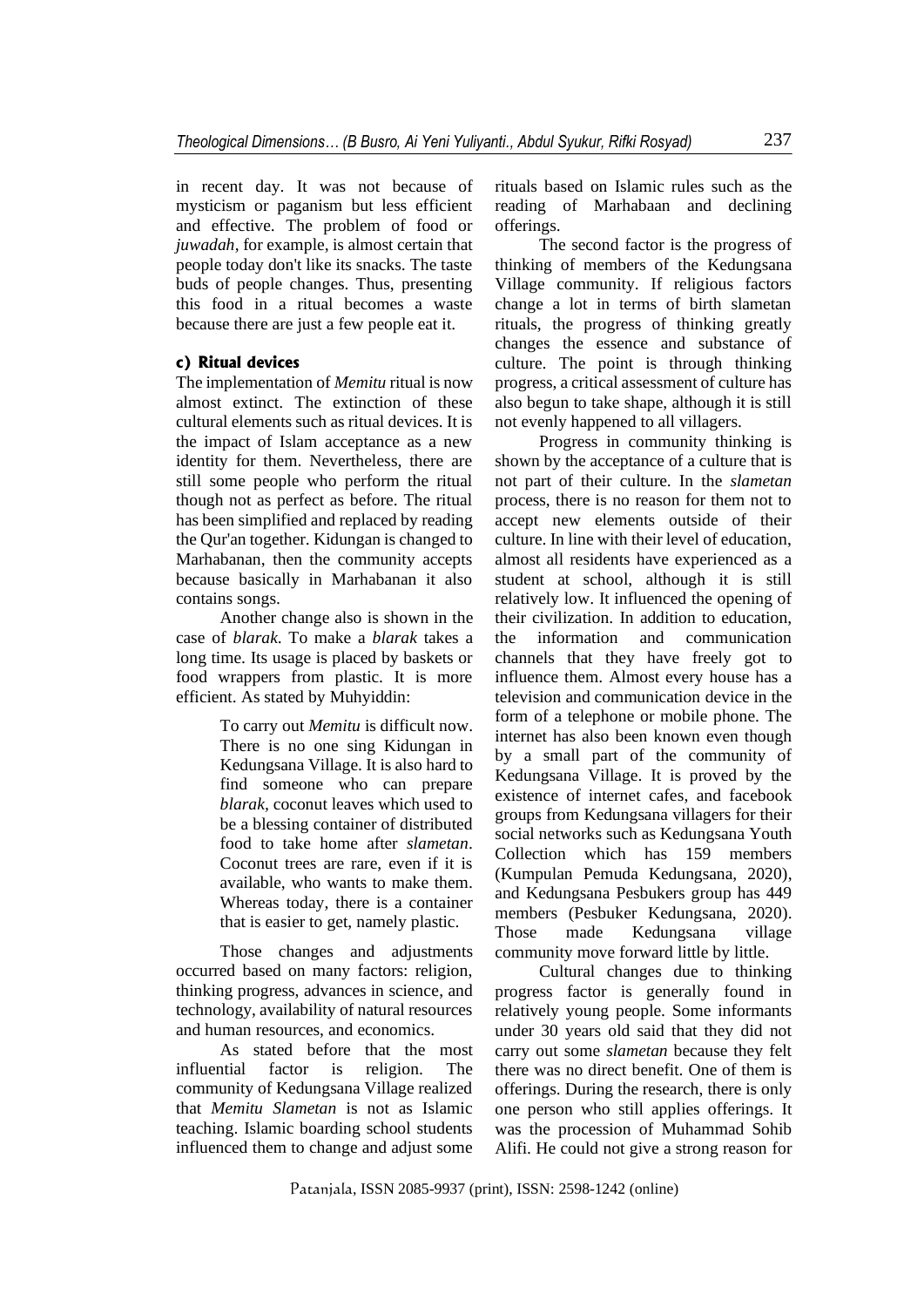establishing offerings except hereditary tradition.

Both religion and thinking progress factors mentioned above cause loosening of customary law. It was stated by Ustadz Subana (Personal Communication, November 14, 2019):

*Slametan Memitu* with all its rituals is only customary law. And in the community, this customary law is flexible. There are no sanctions if anyone doesn't carry out it because it does not exist in Islam. It is possible to carry out it but keep Islamic worship is the most important.

The flexibility provides an opportunity for individuals to carry out or not the tradition based on their abilities. This "may not do" phenomenon illustrates the acceptance of other people's knowledge systems and the acceptance of other people's different actions.

The third is the advances in science and technology. It influences changes a lot, especially during the birthing process. The labor process has been replaced by the use of medical equipment and medicines. They assume that technology has removed elements of traditional culture in the birthing process. Technology in medicine is safer and even to determine sex can be known in advance with ultrasound technology (Ultra Sonography).

This is supported by a government policy that prohibits shaman to operate on their own and must also be accompanied by midwives. The costs of arranging childbirth are already funded by the government through the Jampersal program. As a result, people began to believe that what technology produced was the best.

The fourth factor is the availability of natural resources and human resources. Some residents still maintain various ritual traditions, but cannot carry out as before because of the limit of material commonly used in the ritual process. Such as difficulties in finding *blarak* due to material

limits and people who can make it. In *Kidungan*, singers of kidungan are almost extinct. Most of them have died.

The changing appetite of Kedungsana people has also influenced cultural changes in rituals. It is the fifth factor. Food used to be there in various rituals such as *juwadah* and salad is rarely found. Because when the food was served it was not eaten by the community members so it was replaced appropriately with people's taste now.

The final factor is the economic factor, as Petrakis & Kostis (2013) that changes in the economic sector almost always cause important changes in the principles of kinship life. Several informants such as Endang<sup>3</sup>, Darsono<sup>4</sup>, and Sunemi<sup>5</sup>, said that they did not carry out a series of rituals due to lack of funds, in terms of their desire to carry out perfectly. This also seems to be supported by the openness of adat, which is also one of the factors causing cultural change.

In other words, how *Memitu* rituals are carried out by the people of Kedungsana Village have shown modernization. At least the element of modernization can be seen from an advanced way of thinking. In Soekanto's terms (1982: 360), scientific thinking institutionalized in a well-planned education and teaching system. Other modernization is shown by the use of medical devices in childbirth, the change of food according to the tastes of today's society, the use of mobile phones in inviting and reporting on the implementation of *slametan* rituals, and others. Maybe these changes are only part of the ritual elements of birth *slametan*, but what is clear is that they have changed, and the changes are visible.

Nevertheless, the six factors mentioned above do not necessarily change all aspects of culture in the implementation of *Memitu* rituals. In some places and members of Kedungsana village

<sup>3</sup> *Memitu* doer

<sup>5</sup> *Puputan* doer

<sup>4</sup> Doer of *Memitu* and *nglolosi* mixing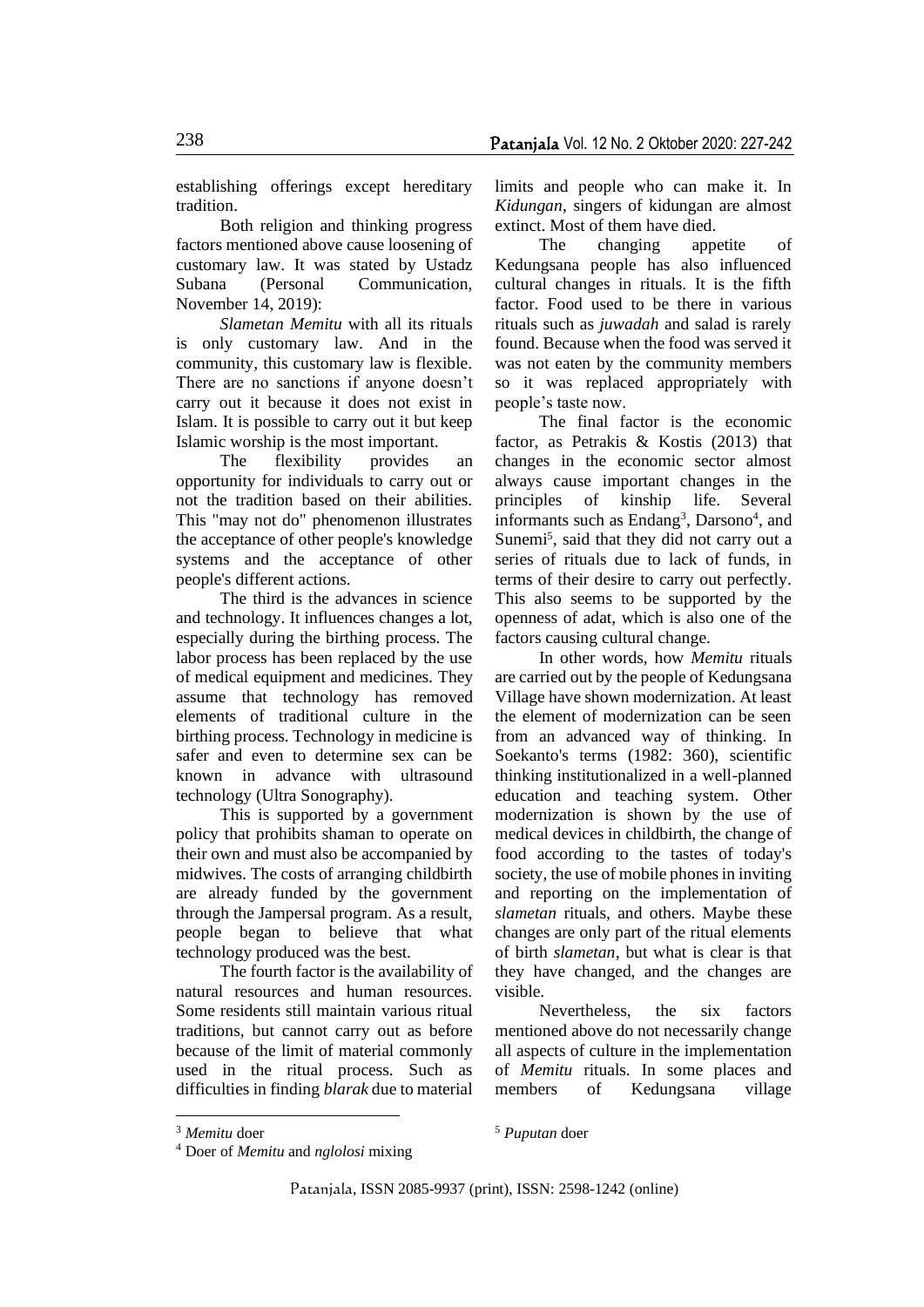community, they still practice some aspects of culture including the ritual of birth *slametan*, even though it was not as thick as before. It is proof that in some ways the culture can change, but the original elements can still be found.

# **5. Theological Dimensions of Memitu Slametan Rituals**

Instead of the change, the core processions must exist in the implementation of *Memitu slametan* of Kedungsana Village community as a characteristic and prerequisite for its implementation.

Kedungsana Village people also experience adjustments to the actual situation. To understand the theological dimensions in *slametan Memitu* in Kedungsana Village refers to the objective of holding slametan Memitu. The objectives consist of preserved values which in line with the current community context. The objectives of the *slametan Memitu* of the Kedungsana Village community are related to three things: a) expressing gratitude to God Almighty; b) requesting special safety and fluency during the process of pregnancy to birth; c) building brotherhood and harmony among people.

# **6. Belief Dimension of the Invisible Substance**

Every construct of theological ideas always has the main dimension to belief in the transcendent substance, because theology principal is science or ideas related to God. In the Dictionary of Philosophy and Religion, William L. Reese explains that theology is a discourse or thought about God (discourse or reason concerning God) (Reese, 980). Theology can also be interpreted as a concept of thinking and acting that is associated with the "Unseen or Invisible" which creates and regulates humanity and nature (Nugroho, 2018). Therefore, the concept of theology has always been the basis in a particular religion or belief. It is a variant of thought or discourse about God that makes a variant of

religion, belief, and even sects in a religion or belief. When a theological thought is structured in such a way in the context of modern society, the idea of belief in God or the Creator and Ruler's Substance remains the center of theological thought.

The *Memitu slametan* ritual is a Javanese tradition that has carried on for generations as a form of expression of gratitude to God Almighty and the hope of safety, and special fluency during the process of pregnancy to birth. In its original form, gratitude for the ritual is addressed to the Invisible Substance which is considered to be the ancestor, especially the founders of the Village, their spirits are considered to be alive and have the power to protect the entire village community. When Islam entered, the introduced Magic Substance to the people in Cirebon was God as the Creator, Ruler, and Determinant of the smoothness in human life, including fluency in the process of pregnancy and birth. In other forms.

Even orientation of the "supernatural substance" has changed adapted to Islamic beliefs, there is still remnants of old beliefs such as the presence of *Suguhan* or offerings. When the memorial *slametan* ritual takes place, there are offerings placed at home, or in certain places that are believed to have a watchman like on a bridge located near the house. The offerings contain *apem*, tofu, *rumba, limpung*, fried sambal, rice, salted fish, and water (figure 10).

The same food is also provided for *slametan Memitu* worshipers. As explained by the Shafi', the offerings on the bridge is an old belief. It is intended to prevent bad things. It is placed almost in every places believed to have a waiting person that sometimes will affect the celebration such as a celebration food is not ripe. It is not just a myth because it has happened.

For the Muslim community in Kedungsana Village today, gratitude and prayers for requests for salvation are still addressed to God, not to others. Even though they also have a variety of cultural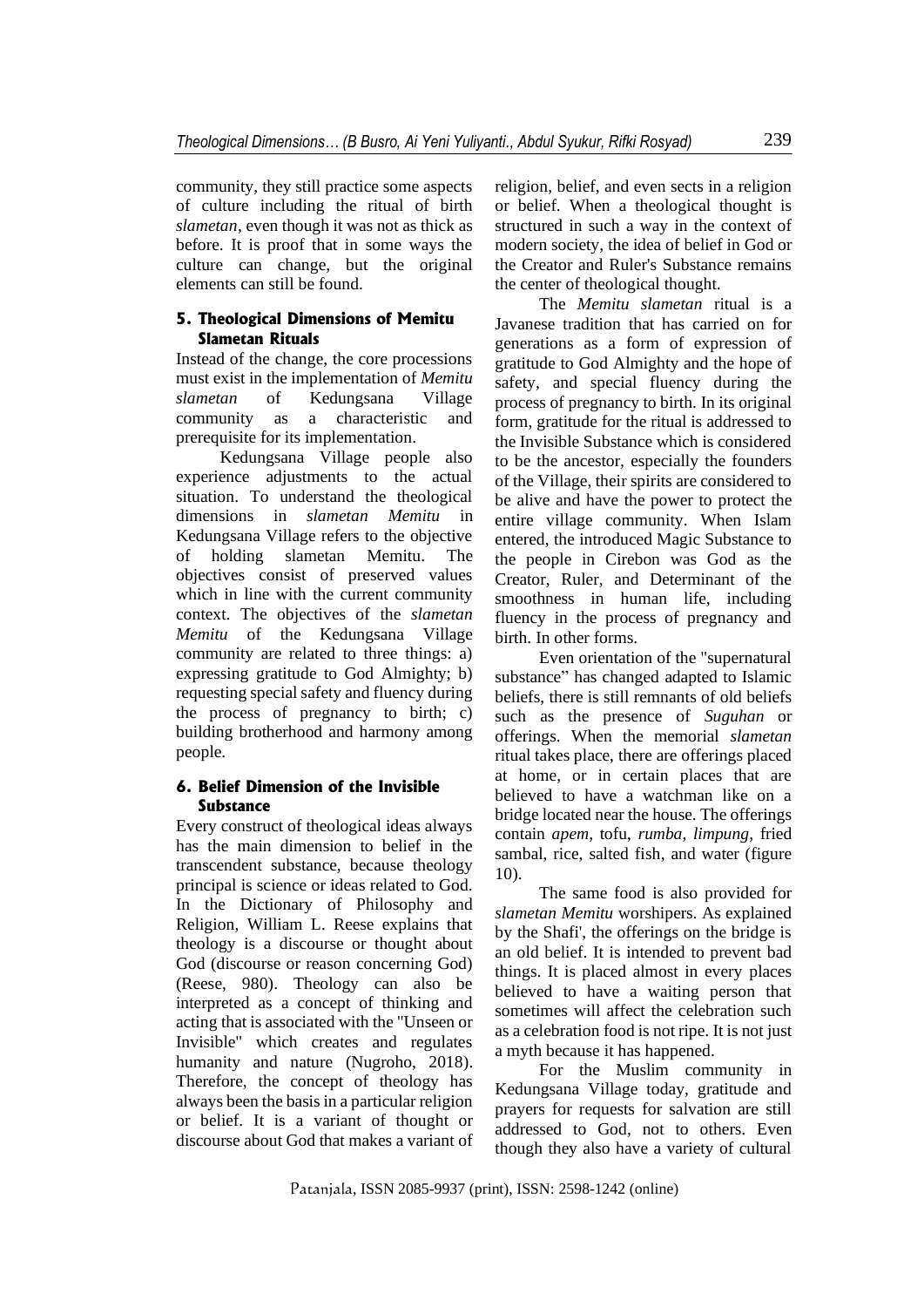orientations, the intended God symbol is God. It is as stated by Ustad Syafii, for him, the Memitu slametan ritual is part of the culture that developed in the Kedungsana Village community.



Figure 10 Offerings placed in the bridge Source: Privat Documentation, 2018

The ceremony is believed not to deviate from Islamic teachings. He stated, "The ceremony is an acculturation of culture and religion. What unites is only the prayer ritual together. Its activity does not against Islam because it is filled with verses of the Qur'an and reading of Barzanji's book. The tradition of reading the Qur'an and Barzanji is very important to do in *Memitu* tradition because according to the Kedungsana community when the fetus in the womb enters the age of seven months, the fetus is already perfect, and has a complete body structure. It is clean and free from sin. Such conditions are perfect conditions to be a reference for good Muslims in their spiritual endeavors.

#### **7. Values Dimensions of Harmony**

Islam has a theological basis so that its people participate in maintaining harmony and friendship. There are several Qur'anic texts and traditions that explain the importance of maintaining harmony and friendship such as QS. Muhammad [47]: 22-23, Q.S. An-Nisa [4]: 1. There are also several traditions cited in Hadits of Baihaqi. HR Ahmad, Tirmidzi, Abu Daw HR Ahmad, Tirmidhi, Abu Dawud, and also Imam Bukhari and Muslim. Thus, harmony and friendship become important teaching in every religious treatise, not least on the Islamic theological system (Ghazali, 2013).

In the context of *Memitu slametan* ritual, Ustad Syafii has said that the essence of it is not only for gratitude and the smooth cultivation of the birth process but also as a form of brotherhood among the community. This is reflected in the procedures for carrying out the *slametan Memitu* ceremony. The residents gather and work together, help each other among communities, preserve cooperation value, and eliminate individualism. Because human beings are essentially social beings who cannot live alone, they will depend on each other and need help from others. The whole steps of ritual need help from others such as building housing, recitals, making food or salad, until prospective parents. The harmony among neighbors will be created. Thus, this tradition can build the values of togetherness or the values of cooperation and maintain the integrity of the community and relatives.

### **D. CONCLUSION**

In general, there are three objectives in *Memitu* ritual in the Kedungsana Village community today, namely expressing gratitude to God Almighty, asking for special safety, and smoothness during the process of pregnancy to birth and building brotherhood and among the community.

Based on the goals and procedures of *slametan Memitu* rituals implementation in Kedungsana Village, the theological dimensions of the ritual can be identified as belief in the Invisible Substance and values for living in harmony among the residents of Kedungsana Village. The theological dimensions in the earth alms ritual have been developed in such a way as to be in line with social reality development. It shows that religion or belief is not merely related to normative and doctrinal issues but also dialectics. It makes accommodations or collaboration with the so that theology has a practical value felt directly by the community.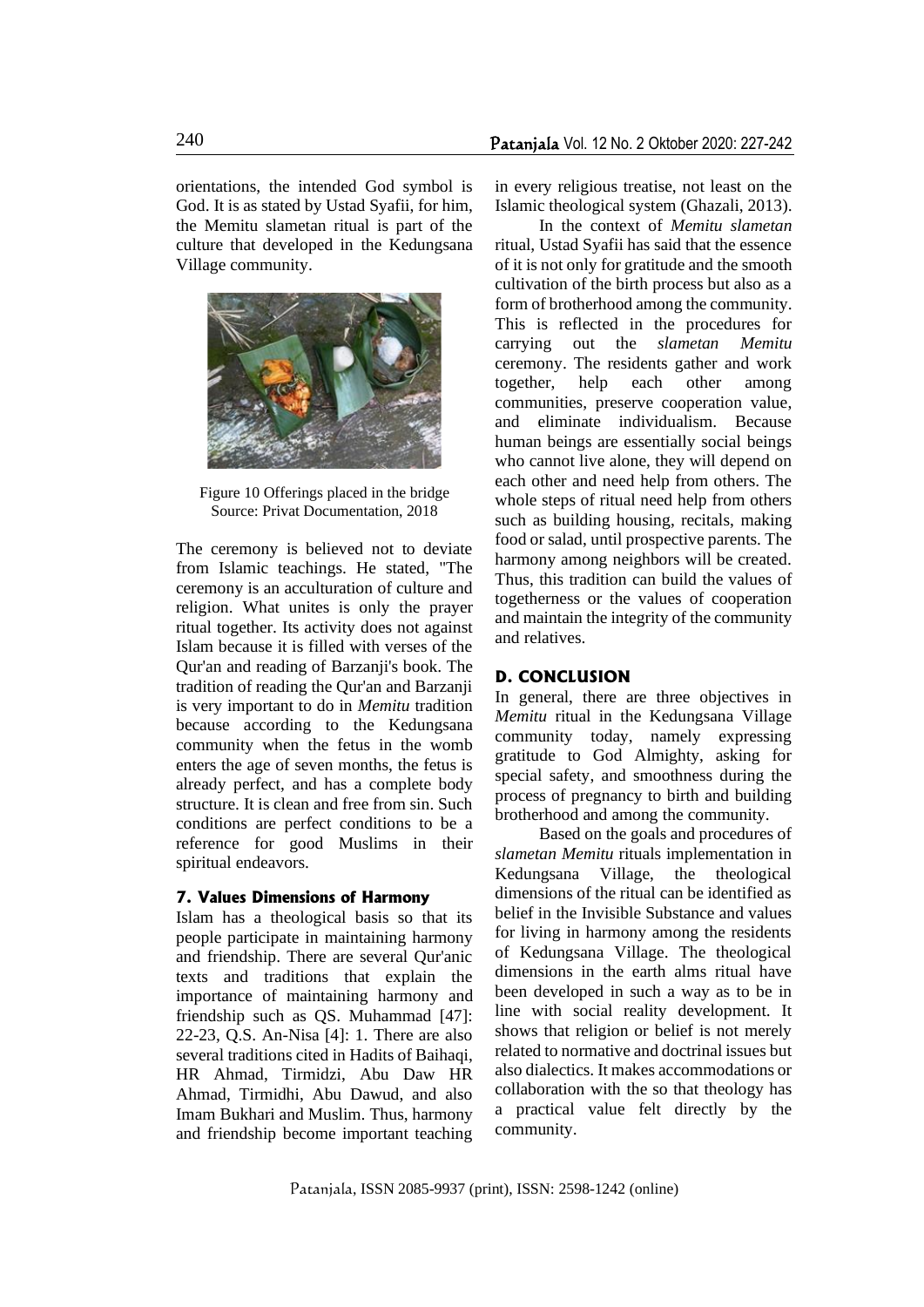#### **REFERENCES**

- Abdullah, W. (2018). Local Knowledge and Wisdom in the Javanese Salvation of Women Pregnancy 'Mitoni': An Etholinguistic Perspective. *Fourth Prasasti International Seminar on Linguistics (Prasasti 2018)*.
- Adriana, I. (2012). Neloni, Mitoni Atau Tingkeban: Perpaduan antara Tradisi Jawa dan Ritualitas Masyarakat Muslim. *Karsa: Journal of Social and Islamic Culture*, *19*(2), 238–247.
- Afif, H. (Ed.). (2009). *Harmonisasi Agama dan Budaya di Indonesia*. Balai Penelitian dan Pengembangan.
- Amirudin, Y. (2019). Nilai-Nilai Pendidikan Islam dalam Tradisi Mitoni di Malang. *Vicratina: Jurnal Pendidikan Islam*, *3*(1), 137–145.
- Baihaqi, I. (2017). Karakteristik Tradisi Mitoni Di Jawa Tengah Sebagai Sebuah Sastra Lisan. *Arkhais: Jurnal Ilmu Bahasa Dan Sastra Indonesia*, *8*(2), 136–156.
- Boanergis, Y., Engel, J. D., & Samiyono, D. (2019). Tradisi Mitoni Sebagai Perekat Sosial Budaya Masyarakat Jawa. *Jurnal Ilmu Budaya*, *16*(1), 49–62.
- Busro, B., & Qodim, H. (2018). Perubahan Budaya dalam Ritual Slametan Kelahiran di Cirebon, Indonesia. *Jurnal Studi Agama Dan Masyarakat*, *14*(2), 127–145. https://doi.org/10.23971/jsam.v14i2.699
- Endang. (2019, November 12). Personal Communication.
- Ernawati, D. (2017). *Ritual Pitonan Adat Jawa Menurut Tinjauan Hukum Islam (Studi Kasus di Desa Laloumili Kec. Lalembuu Kab. Konawe Selatan)*. IAIN Kendari.
- Geertz, C. (1981). *Abangan, Santri, Priyayi Dalam Masyarakat Jawa* (A. Mahasin (Trans.)). Pustaka Jaya.
- Ghazali, A. M. (2013). Teologi Kerukunan Beragama dalam Islam (Studi Kasus Kerukunan Beragama di Indonesia). *Analisis: Jurnal Studi Keislaman*, *13*(2), 271–292.
- Isa, R. M., Man, S., Rahman, N. N. A., & Pauzi, N. (2019). Pengamalan Wanita Hamil dalam Masyarakat Melayu dari Perspektif

Islam. *Jurnal Fiqh*, *16*(1), 191–224.

- Juwintan, J. (2017). Analisis Semiotik pada Adat Nujuh Bulan di Cirebon. *Syntax Literate; Jurnal Ilmiah Indonesia*, *2*(6), 45–54.
- Kumalasari, L. D. (2017). Changes of Mitoni Tradition In Ngogri Village, Megaluh Subdistrict, Jombang. In *Research Report*.
- Kumpulan Pemuda Kedungsana. (2020, June 12) Member of Kumpulan Pemuda Kedungsana Privat Group. https://www.facebook.com/groups/33086 4360333753/?fref=ts%20accessed [Facebook update] Retrieved from https://www.facebook.com/groups/33086 4360333753/members
- M Ikhfan, T. (2019). *Tradisi Mitoni dalam Perspektif Hukum Islam(Studi Kasus Di Desa Laren Kecamatan Bumiayu Kabupaten Brebes)*. IAIN Purwokerto.
- Muharrum, S. (2019, November 14). Personal interview.
- Muhyiddin. (2019, November 14). Personal interview.
- Newland, L. (2001). Syncretism and the Politics of the Tingkeban in West Java. *The Australian Journal of Anthropology*, *12*(3), 312–326.
- Nugraha, A. (2015). *Aktivitas Komunikasi Dalam Upacara Adat Nujuh Bulanan Di Kota Bandung (Studi Etnografi Komunikasi Mengenai Aktivitas Komunikasi Dalam Upacara Adat Nujuh Bulanan Di Kota Bandung)*. Universitas Komputer Indonesia.
- Nugroho, H. (2018). Dimensi teologi dalam ritual sedekah bumi masyarakat Made. *Islamika Inside: Jurnal Keislaman Dan Humaniora*, *4*(1), 24–49.
- Pengku. (2019, November 11). Personal interview.
- Perbuker Kedungsana. (2020, June 12) Member of Kumpulan Pemuda Kedungsana Privat Group. https://www.facebook.com/groups/36783 5336049/ [Facebook update] Retrieved from https://www.facebook.com/groups/36783 5336049/members